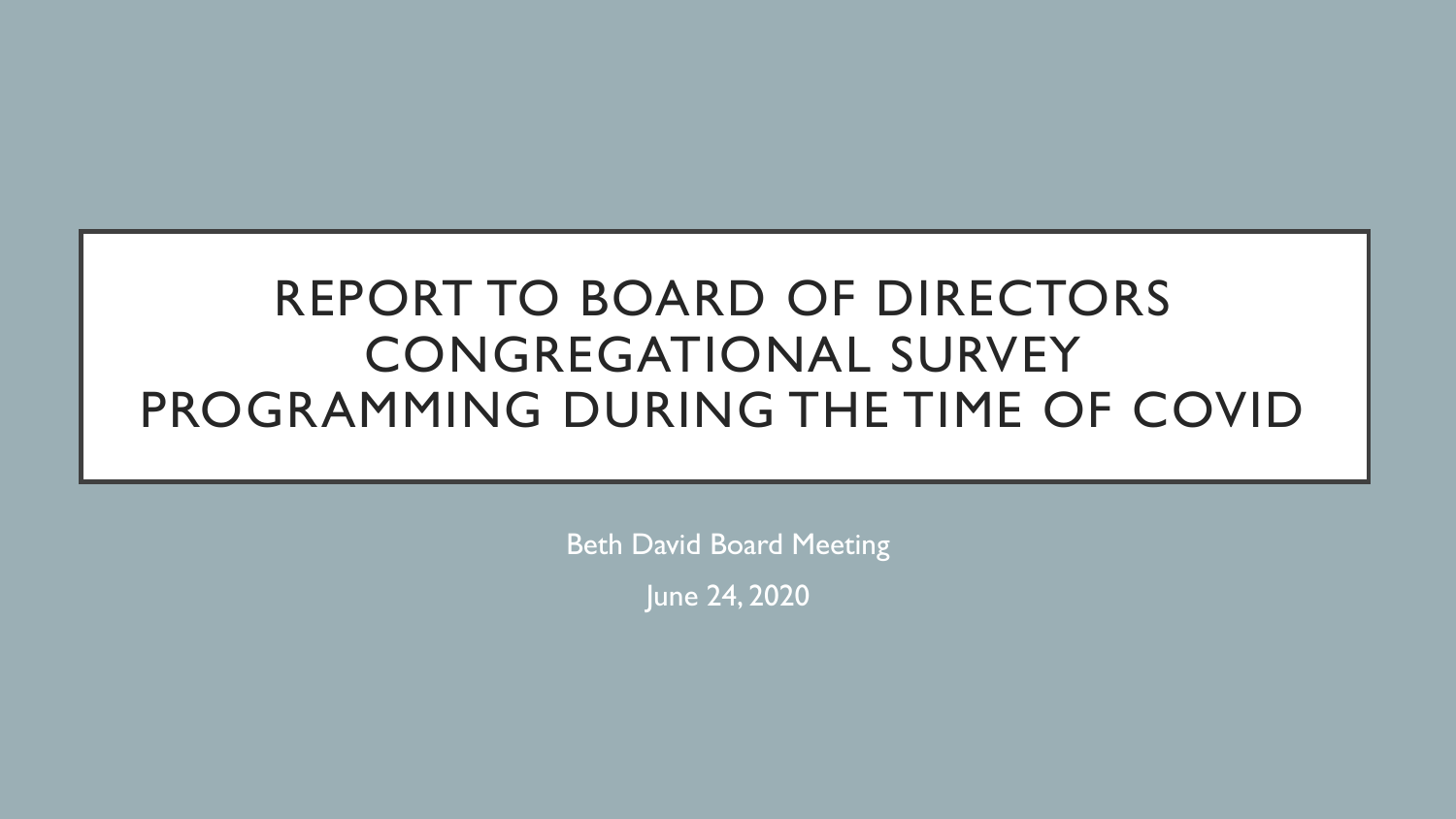### PURPOSE OF SURVEY

- To gain members' feedback on programming offered remotely from mid-March to Mid June 2020, during the time of COVID
- To learn specifics of what worked, what did not and get suggestions
- Results to be used to adapt programming to better meet the needs of congregants
- Thanks to Michael Bierman for his Google Forms expertise and to others for their testing of the survey before it was distributed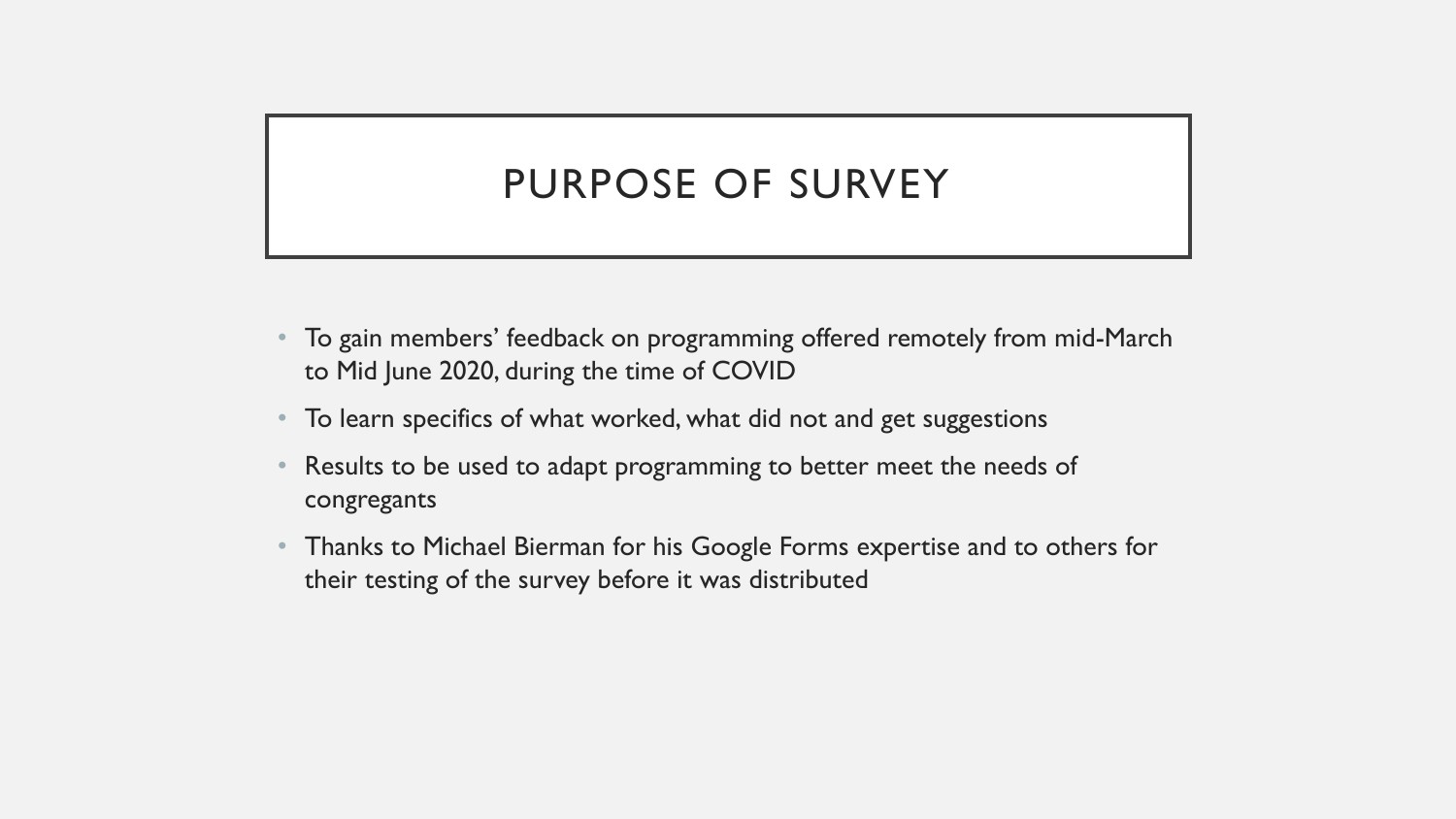# THIS REPORT

- This report provides a summary of responses to give a flavor of the input
- Not all questions are presented
- As of Wednesday morning June 24, 113 people have completed the survey.
- Not drawing conclusions at this time as analysis has barely begun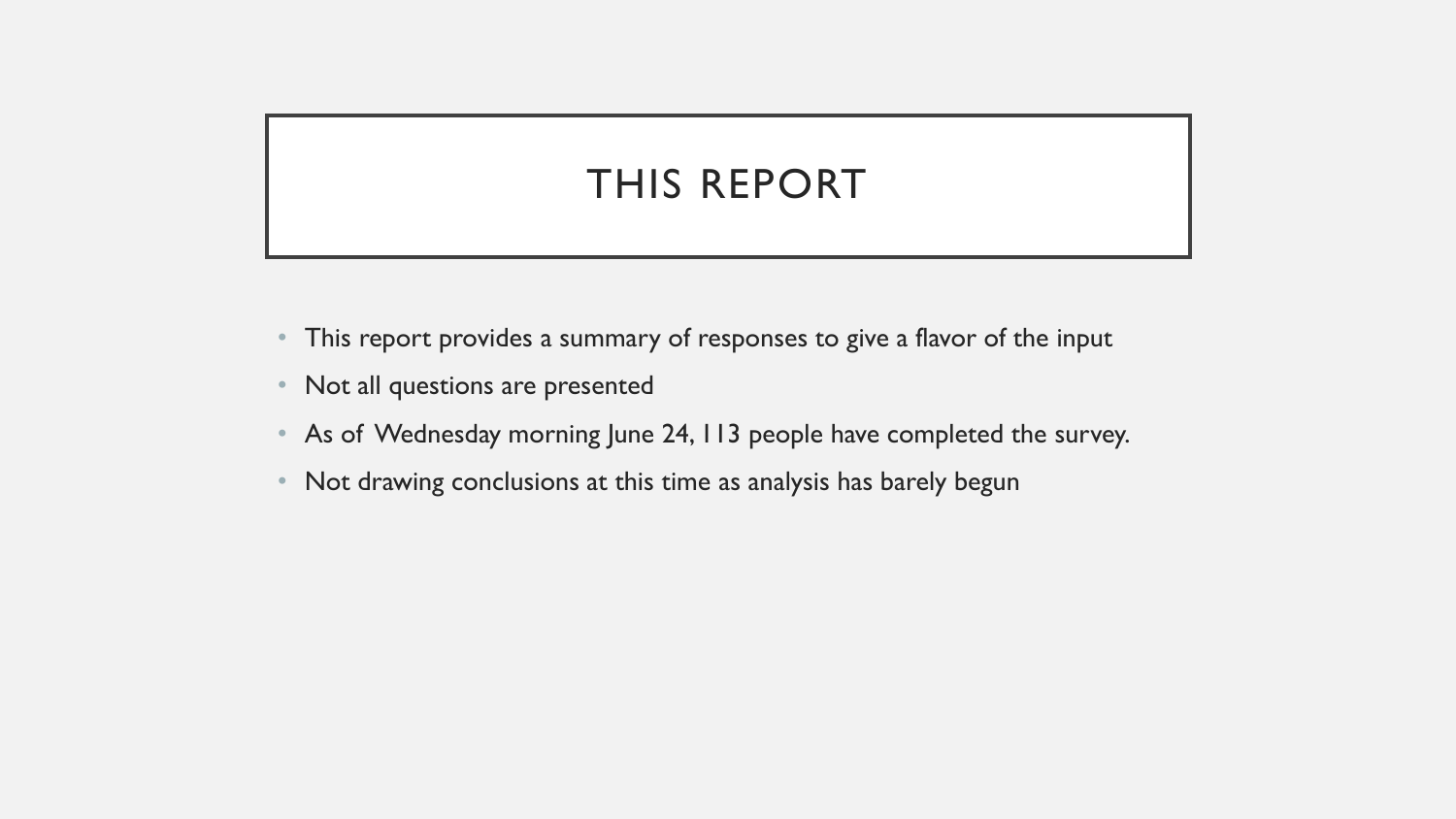## HOW LONG HAVE YOU BEEN A MEMBER OF BETH DAVID?



• 82% of the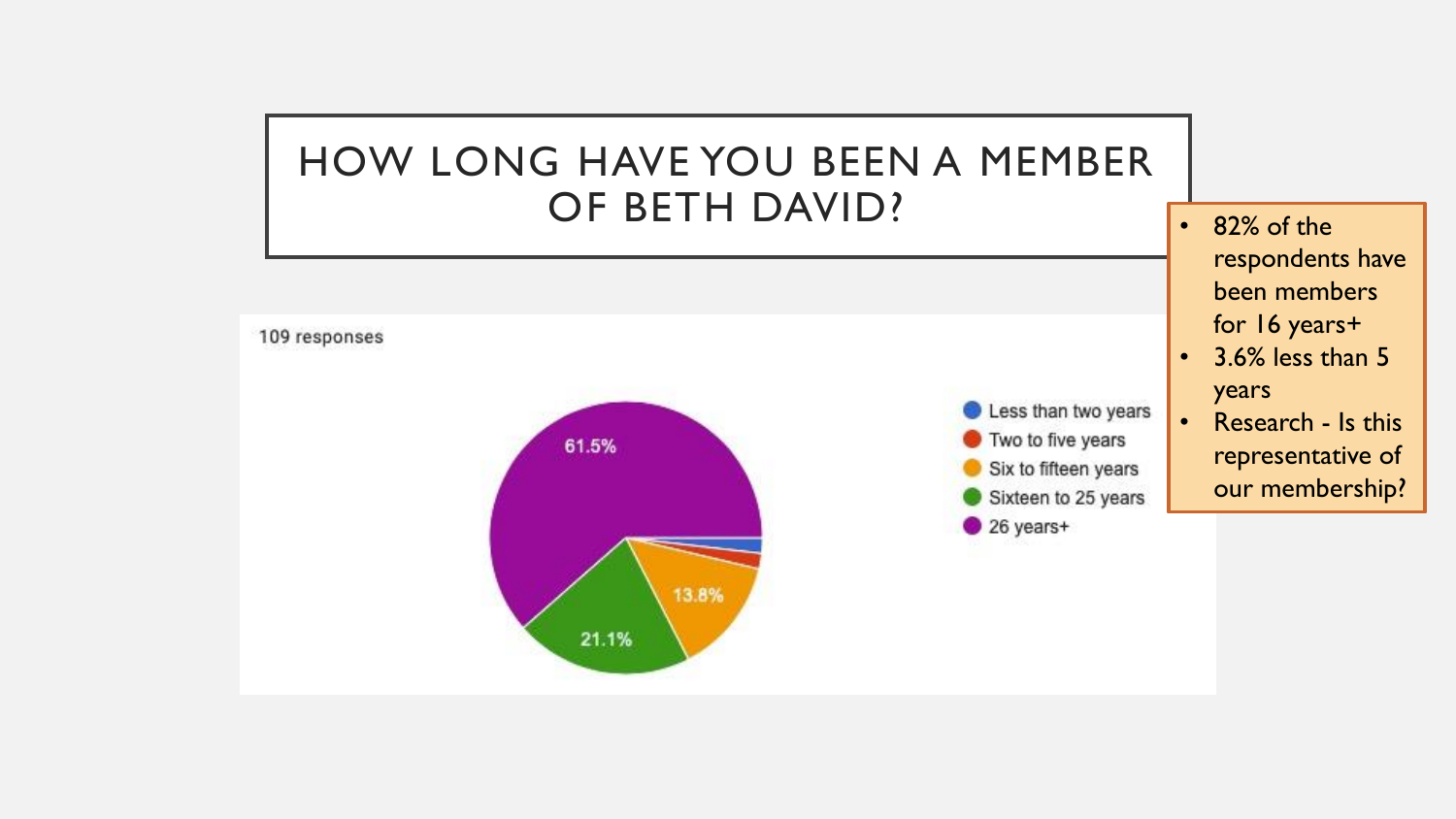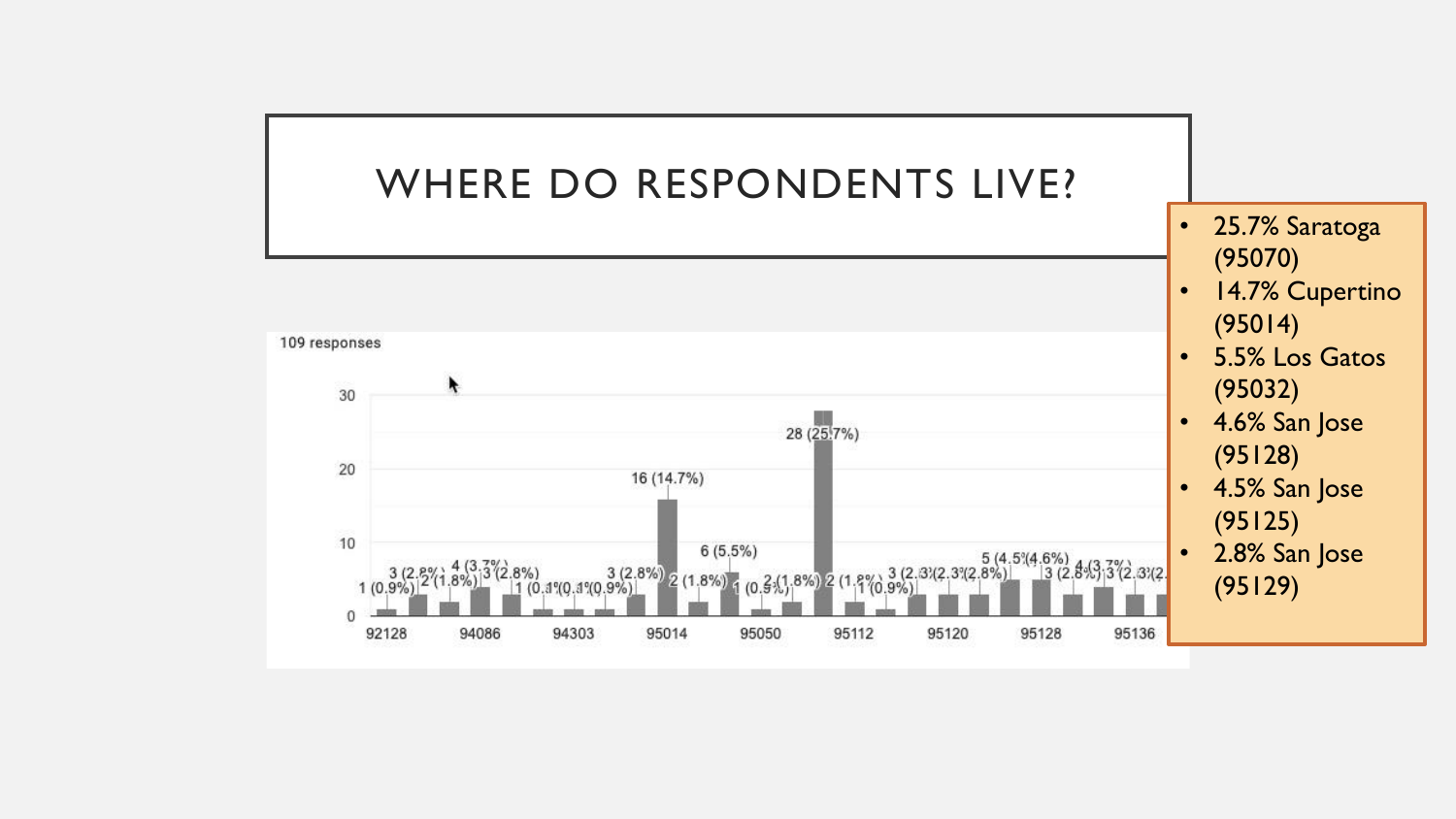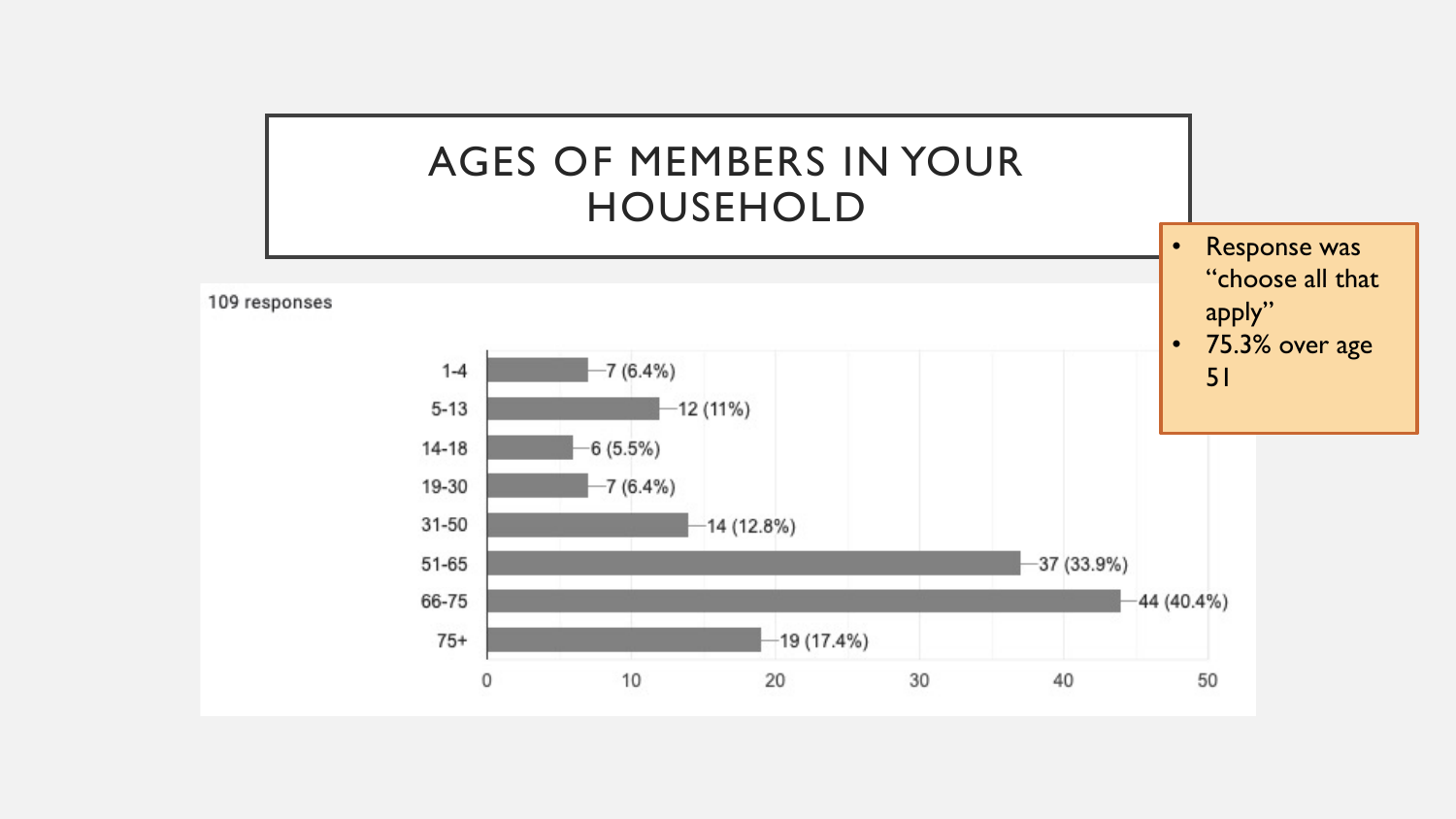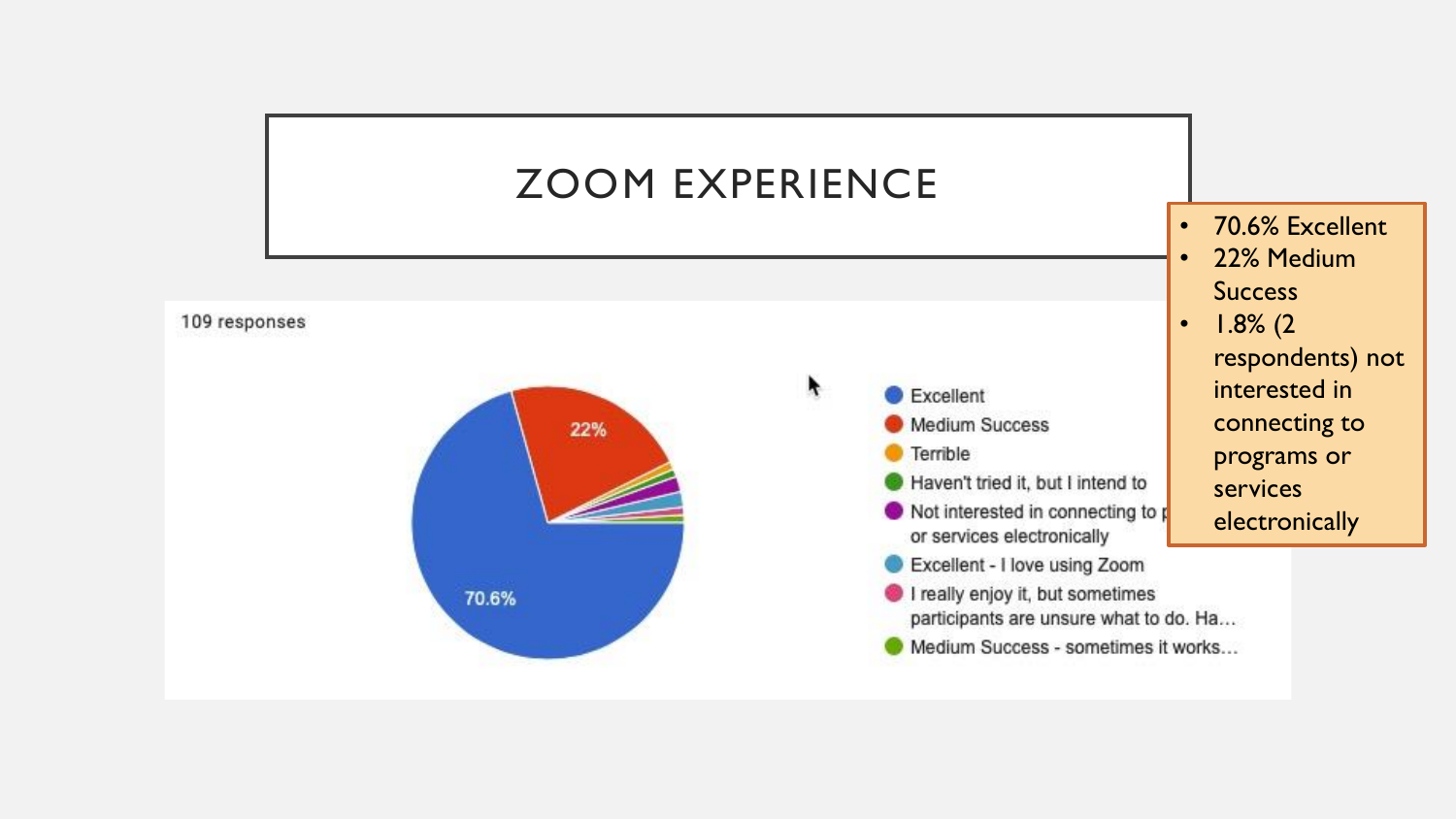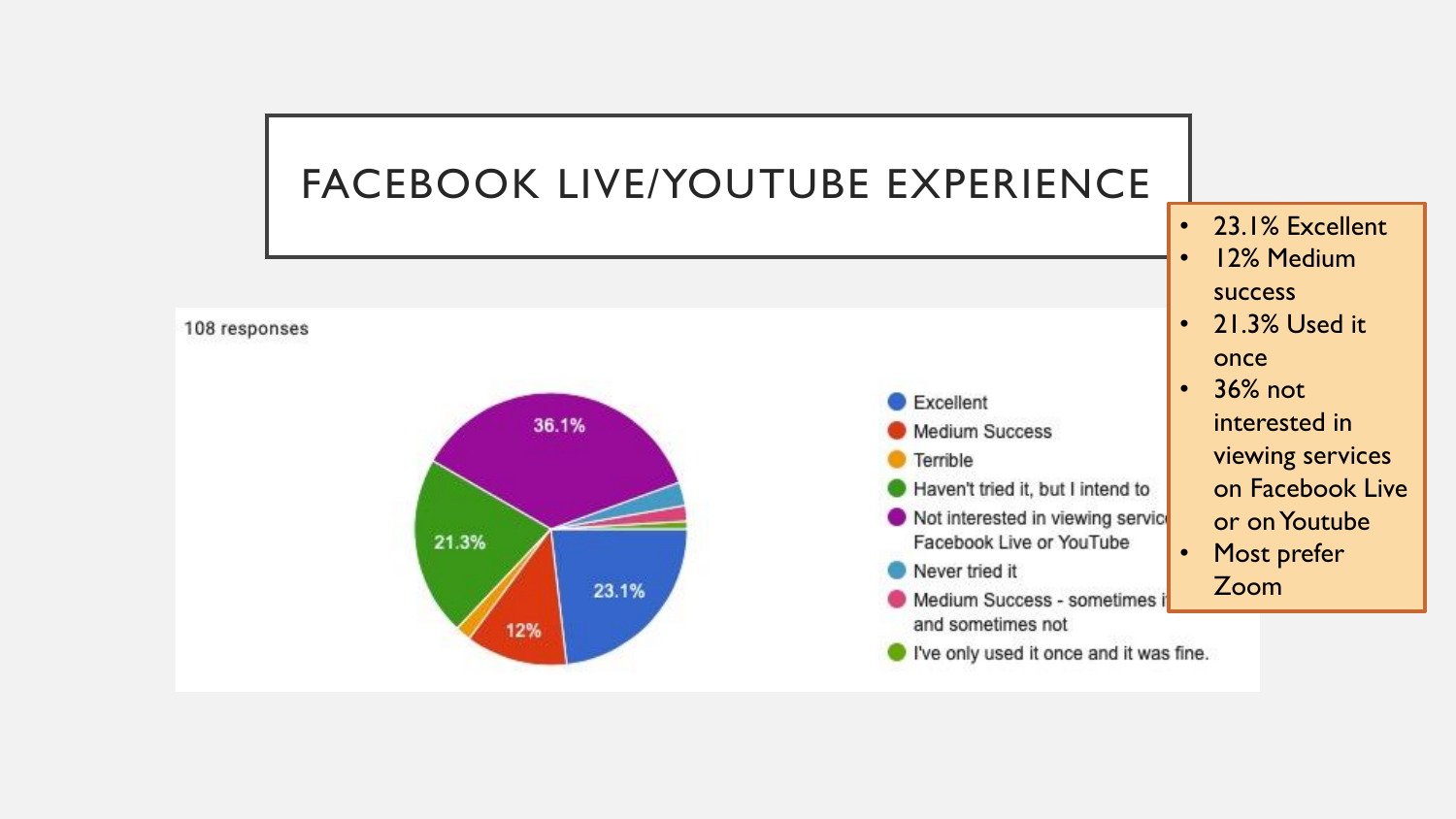## PARTICIPATION SERVICES AND PRE-SHABBAT



**Blue -Yes Once Red –Yes, Multiple times Gold –Thinking about it or not yet**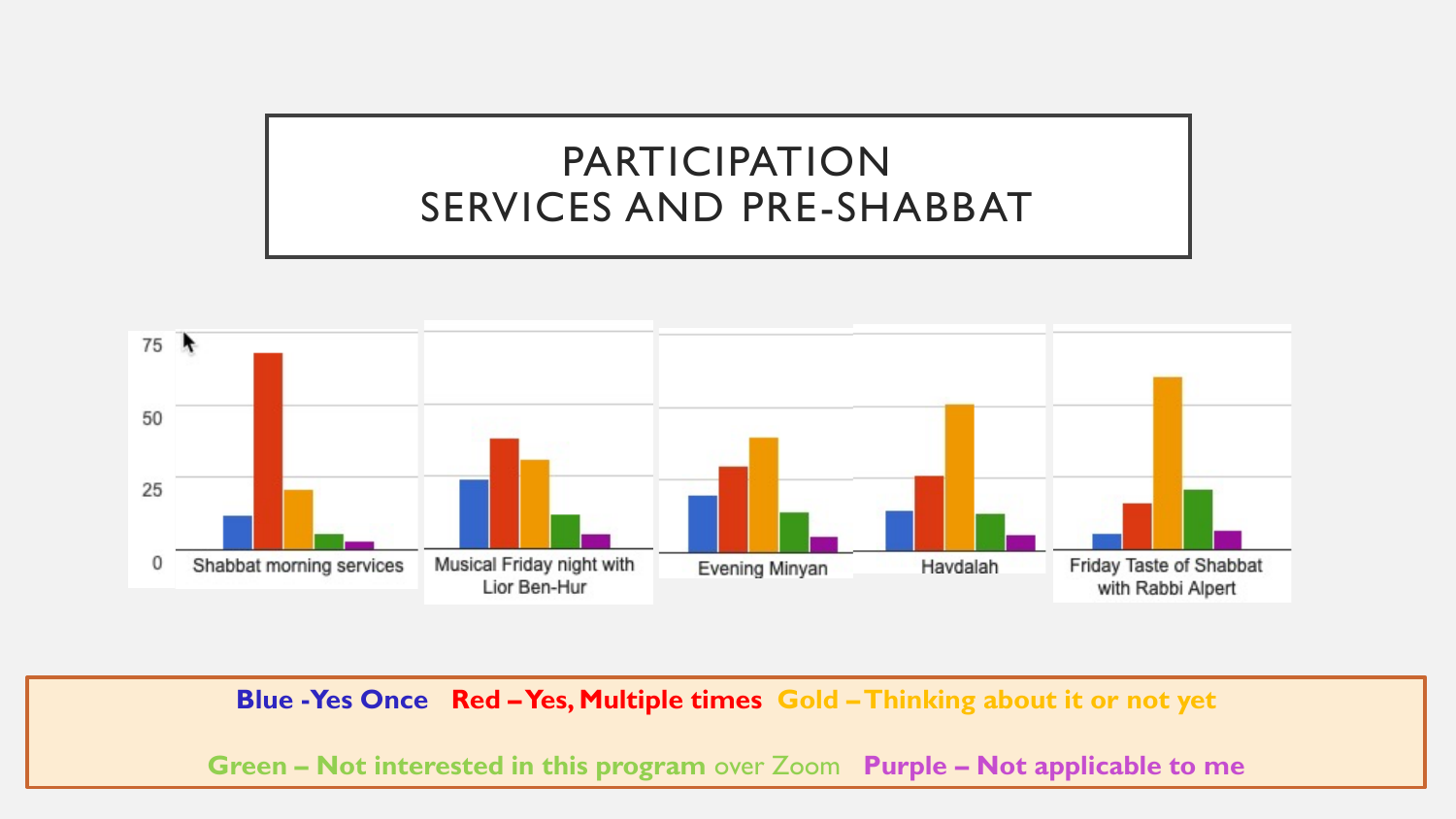# PARTICIPATION SOCIAL OPPORTUNITIES



**Blue -Yes Once Red –Yes, Multiple times Gold –Thinking about it or not yet**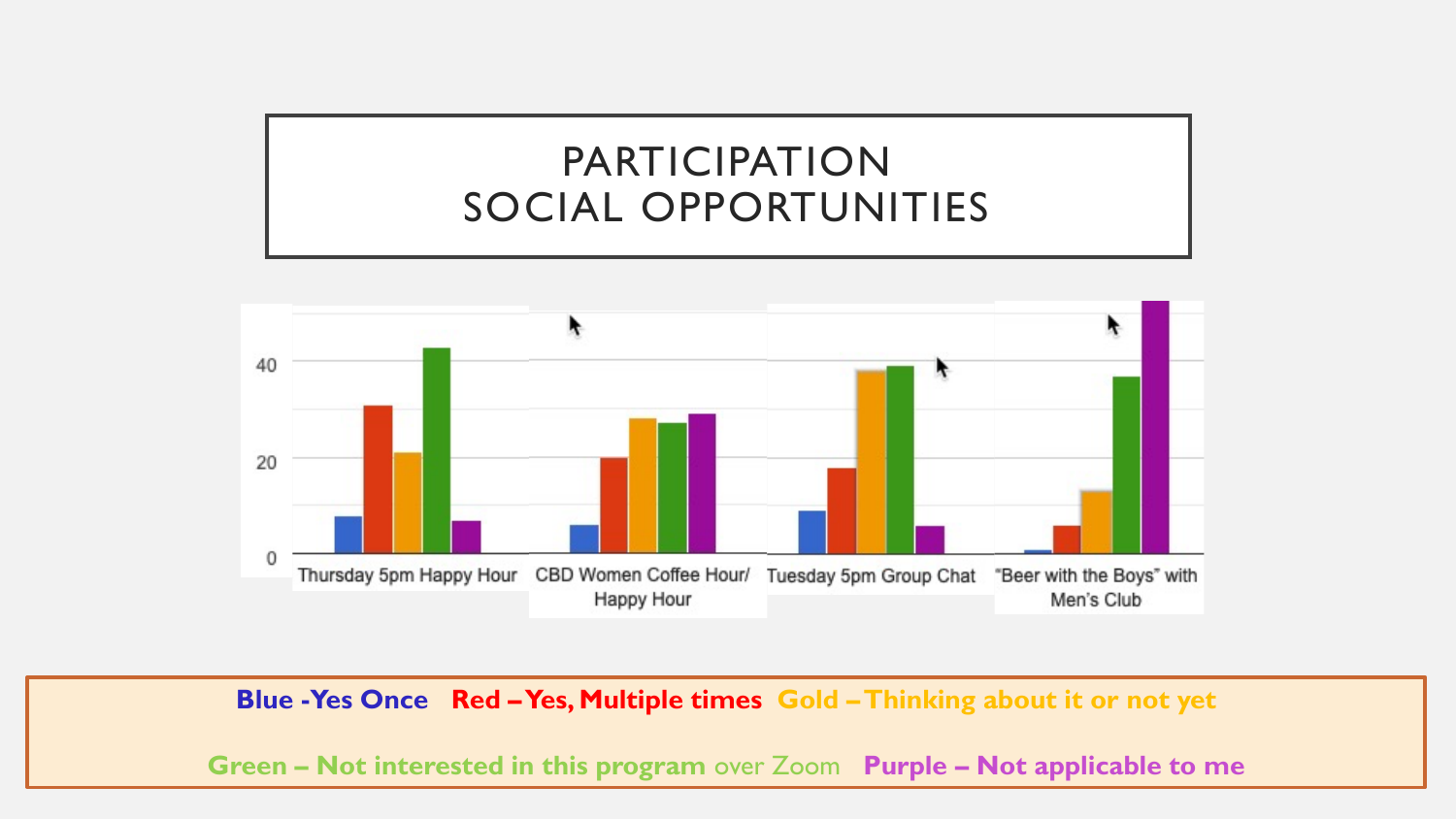



**Blue -Yes Once Red –Yes, Multiple times Gold –Thinking about it or not yet**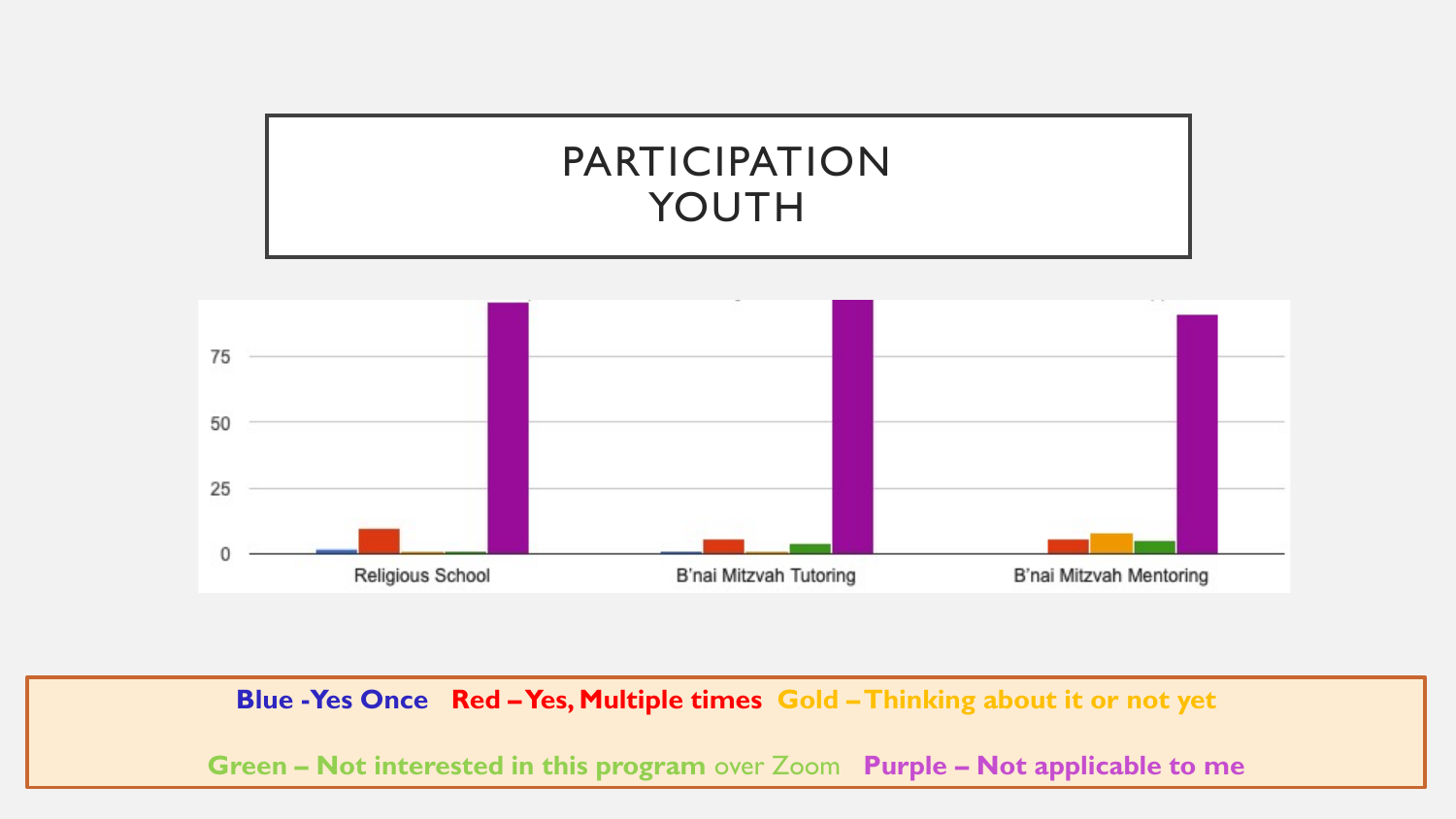# PARTICIPATION LEARNING SESSIONS



**Blue -Yes Once Red –Yes, Multiple times Gold –Thinking about it or not yet**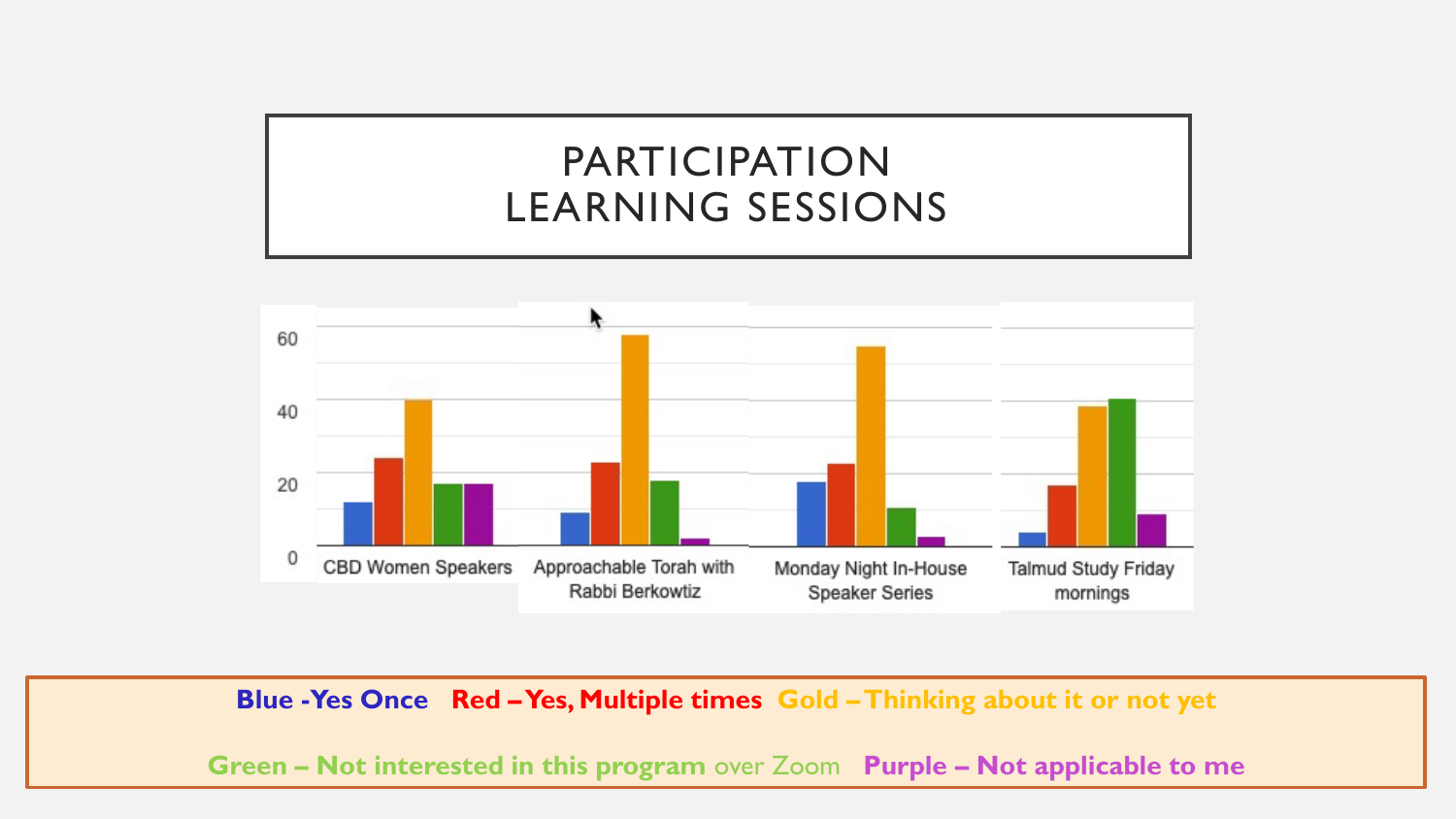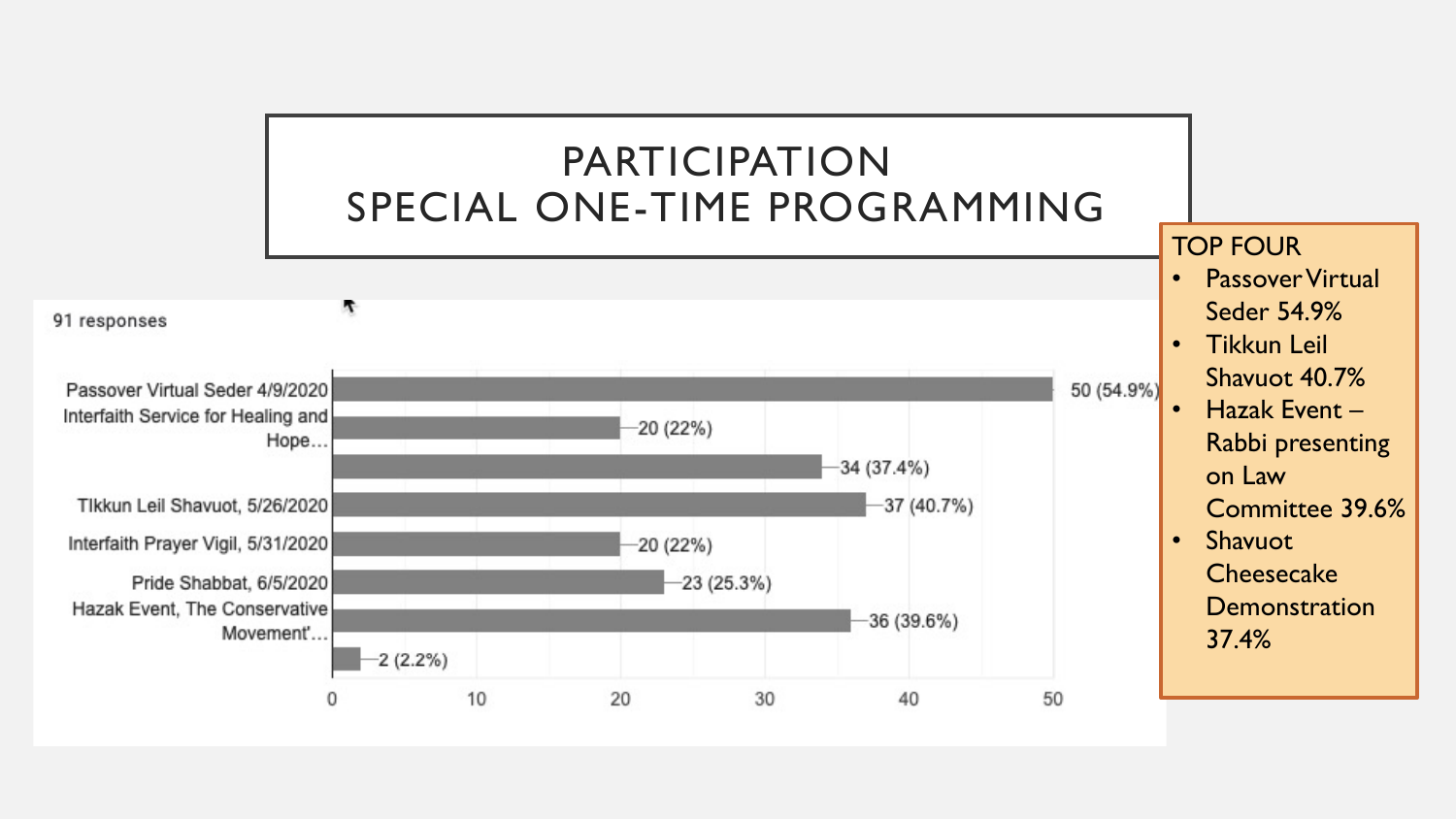

**Medium Green – Shabbat Morning Services Purple – Musical Friday night with Lior Ben-Hur Dark Green –Talmud Study Blue – Hazak Event Red – Havdalah**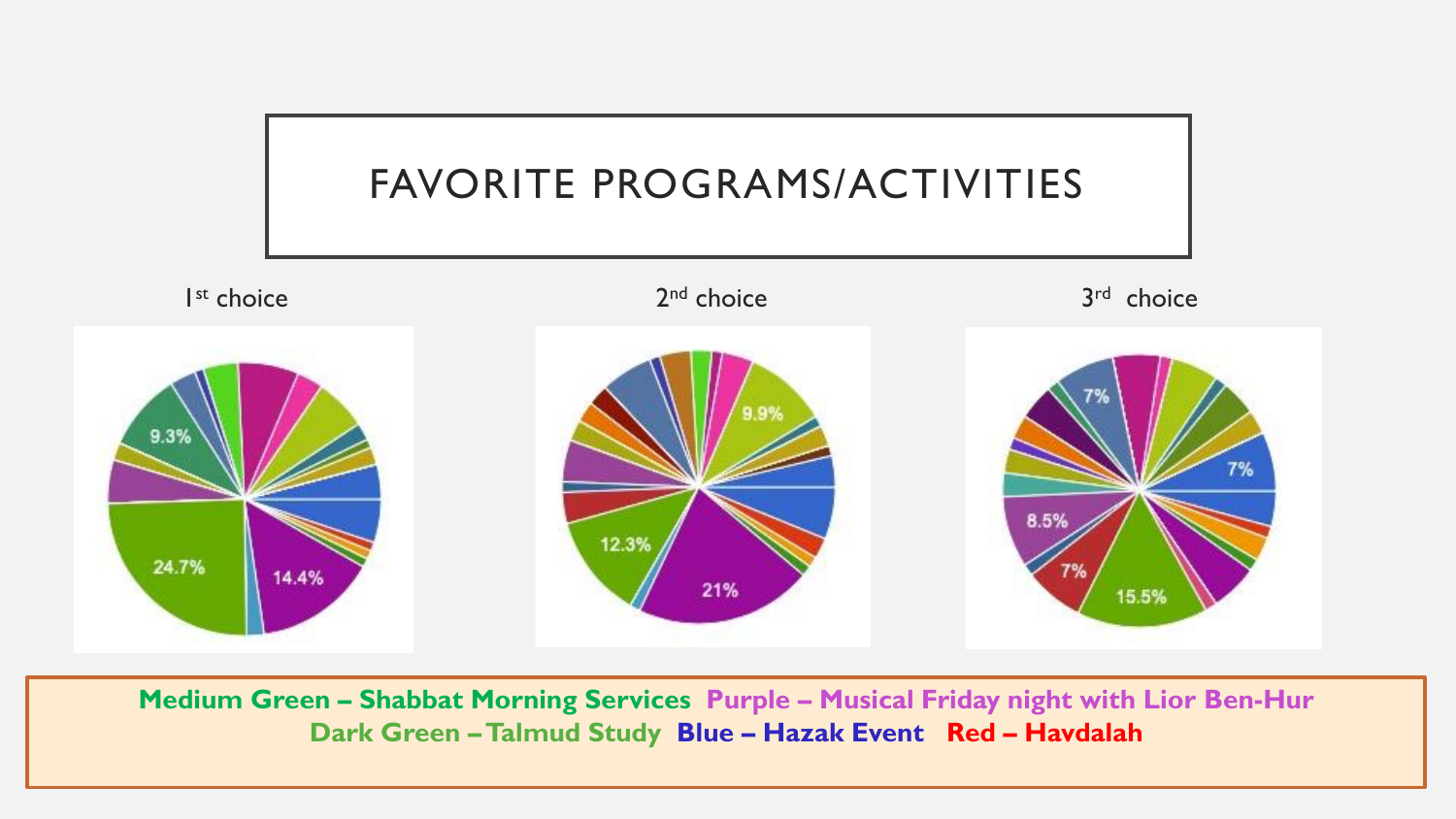#### OVERALL IMPRESSION OF PROGRAMMING

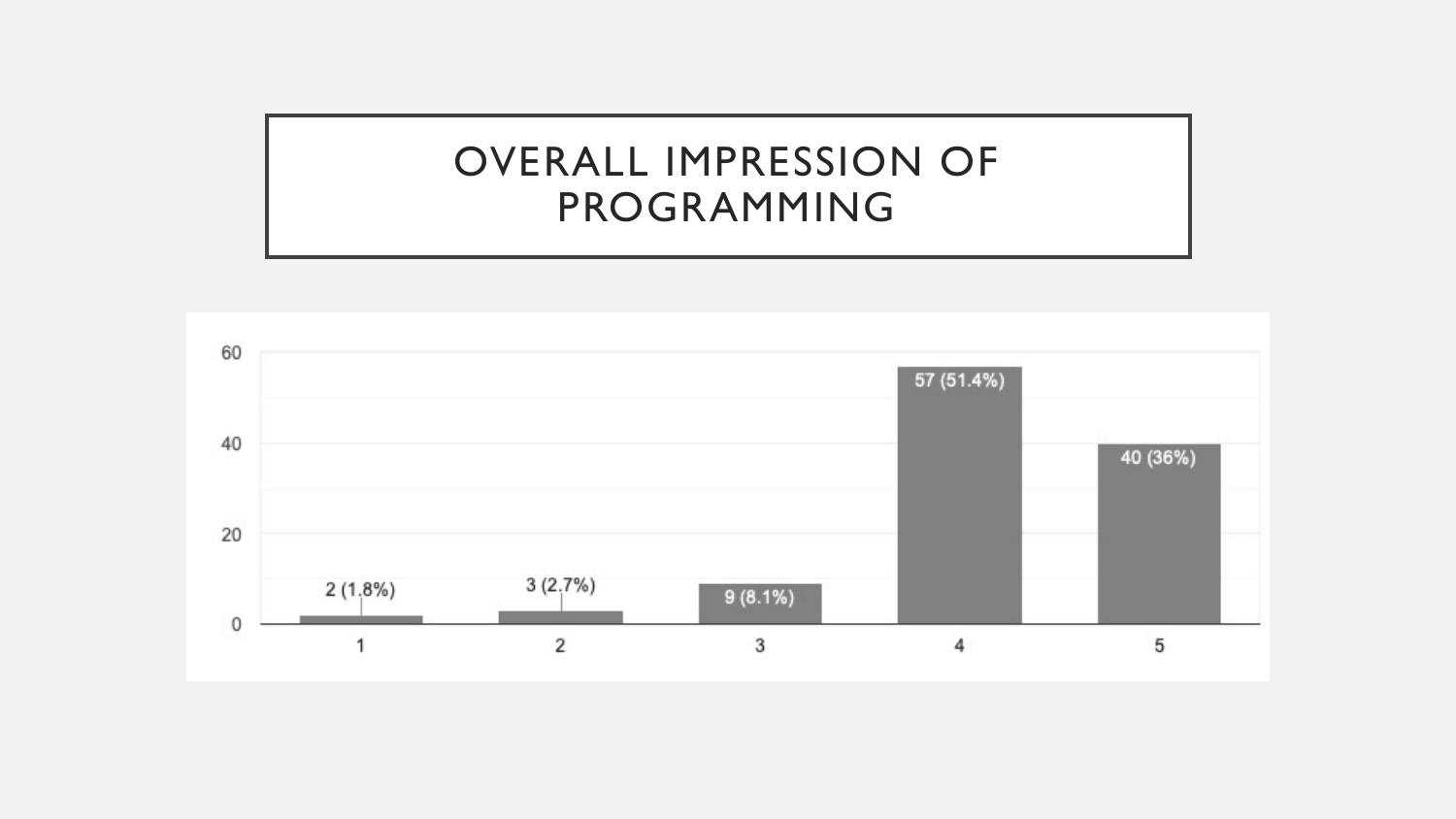# PROGRAMMING SUGGESTIONS

- Meet the "person of the week"
- Request for email distribution list
- How to use Zoom
- More singing other than Shabbat
- More small groups and classes
- Jewish movies
- Short courses or classes (2-4 sessions)
- Musical programs
- More cooking demos
- More Adult-ed speakers from outside
- Parent support group
- Kids play dates on zoom
- Film classes
- Community wide activities
- Record programs
- Kids services and youth group
- Young adult offerings
- Book discussion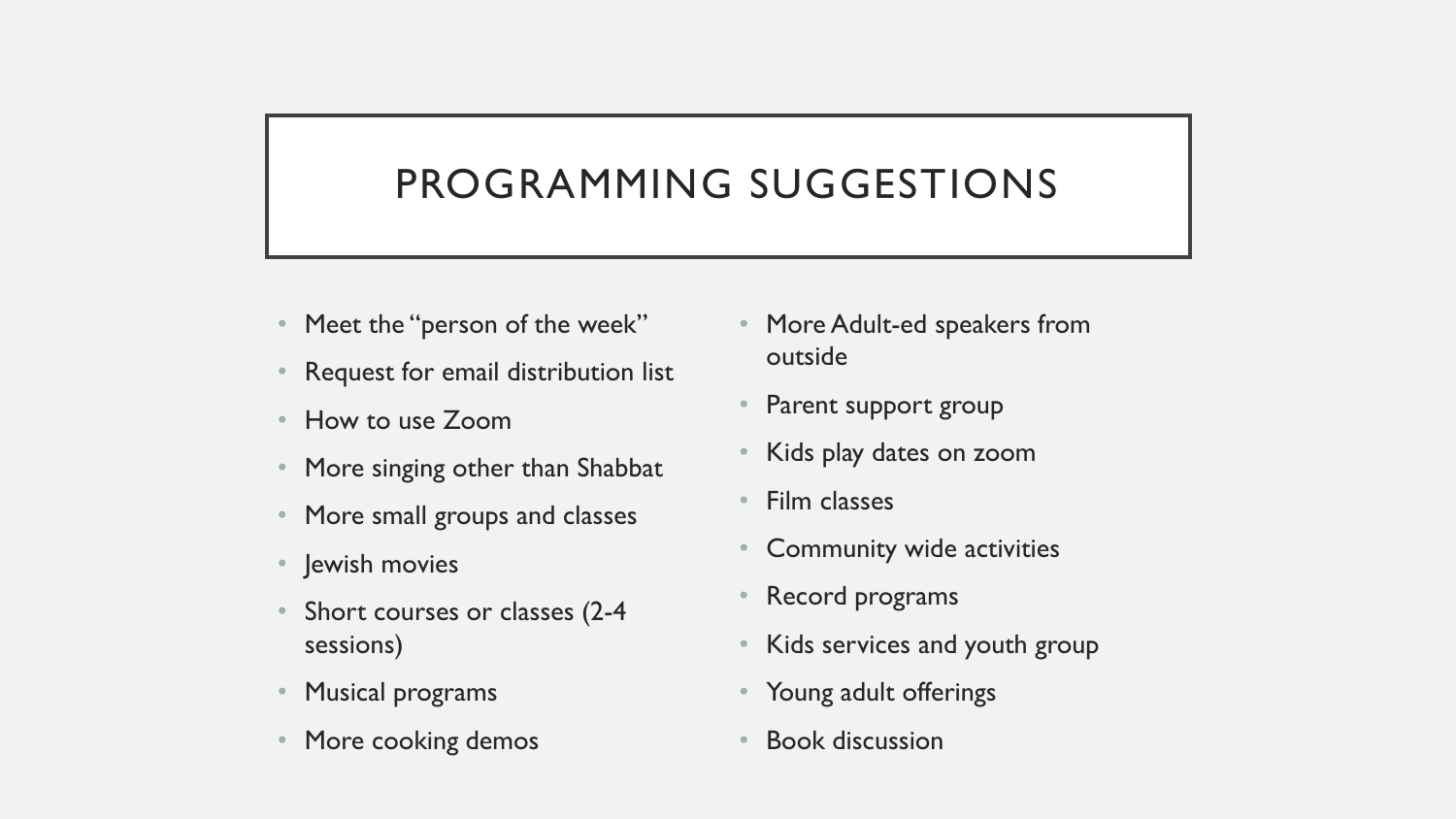### WHAT IS MOST IMPORTANT BEFORE RETURNING TO BETH DAVID?

- Health Department and government approval to reopen (89/78.8%)
- Socially distanced seating (86/76.1%)
- Face coverings required in the building (83/73.5%)
- Limiting attendance (48/42.5%)
- Proven vaccine distribution (41/35.5%)
- Mercaz limitations (40/35.4%)
- Temperature checks at the door (40/35.4%)
- Restroom limitations (33/29.2%)
- I'm ready to come back regardless (9/8%)